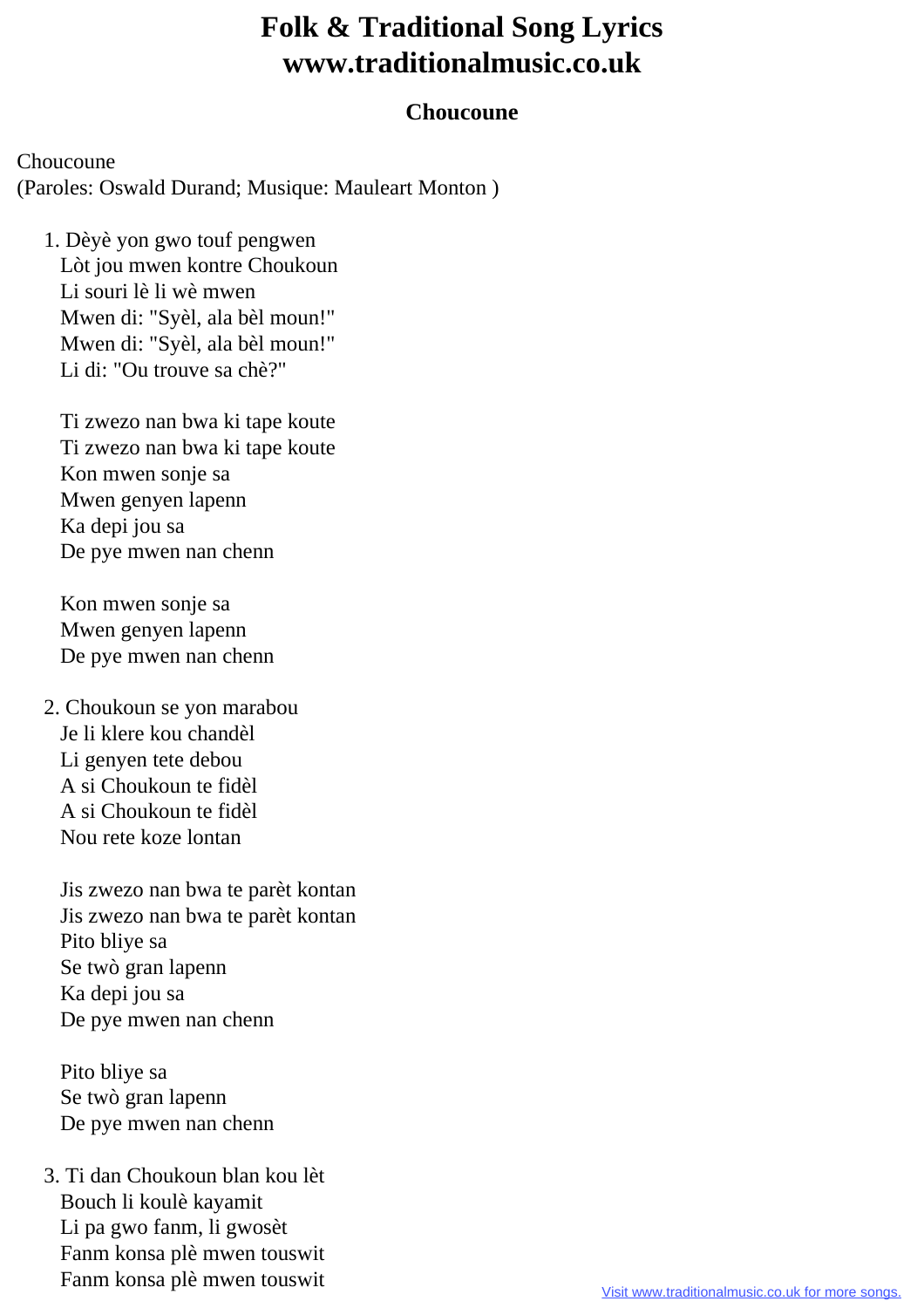Tan pase pa tan jodi!

 Zwezo te tande tout sa li te di Zwezo te tande tout sa li te di Si ou sonje sa Yo dwe nan lapenn Ka depi jou sa De pye mwen na chenn

 Si ou sonje sa Yo dwe nan lapenn De pye mwen na chenn

 4. Nale lakay manman li Yon granmoun ki byen onèt Sito li wè mwen li di: "A mwen kontan sila nèt" "A mwen kontan sila nèt" Nou bwè chokola nwa

 Eske tout sa fini, ti zwezo nan bwa Eske tout sa fini, ti zwezo nan bwa Pito bliye sa Se two gran lapenn Ka depi jou-sa De pye-mwen nan chenn

 Pito bliye sa Se two gran lapenn De pye-mwen nan chenn

 5. Yon ti blan vini rive Ti bab wouj, bèl figi wòz Mont sou kote, bèl chive Malè mwen, li ki lakòz Malè mwen, li ki lakòz Li trouve Choukoun joli

 Li pale Franse, Choukoun renmen li Li pale Franse, Choukoun renmen li Pito bliye sa Se two gran lapenn Choukoun kite mwen De pye mwen nan chenn

 Pito bliye sa Se two gran lapenn De pye mwen nan chenn